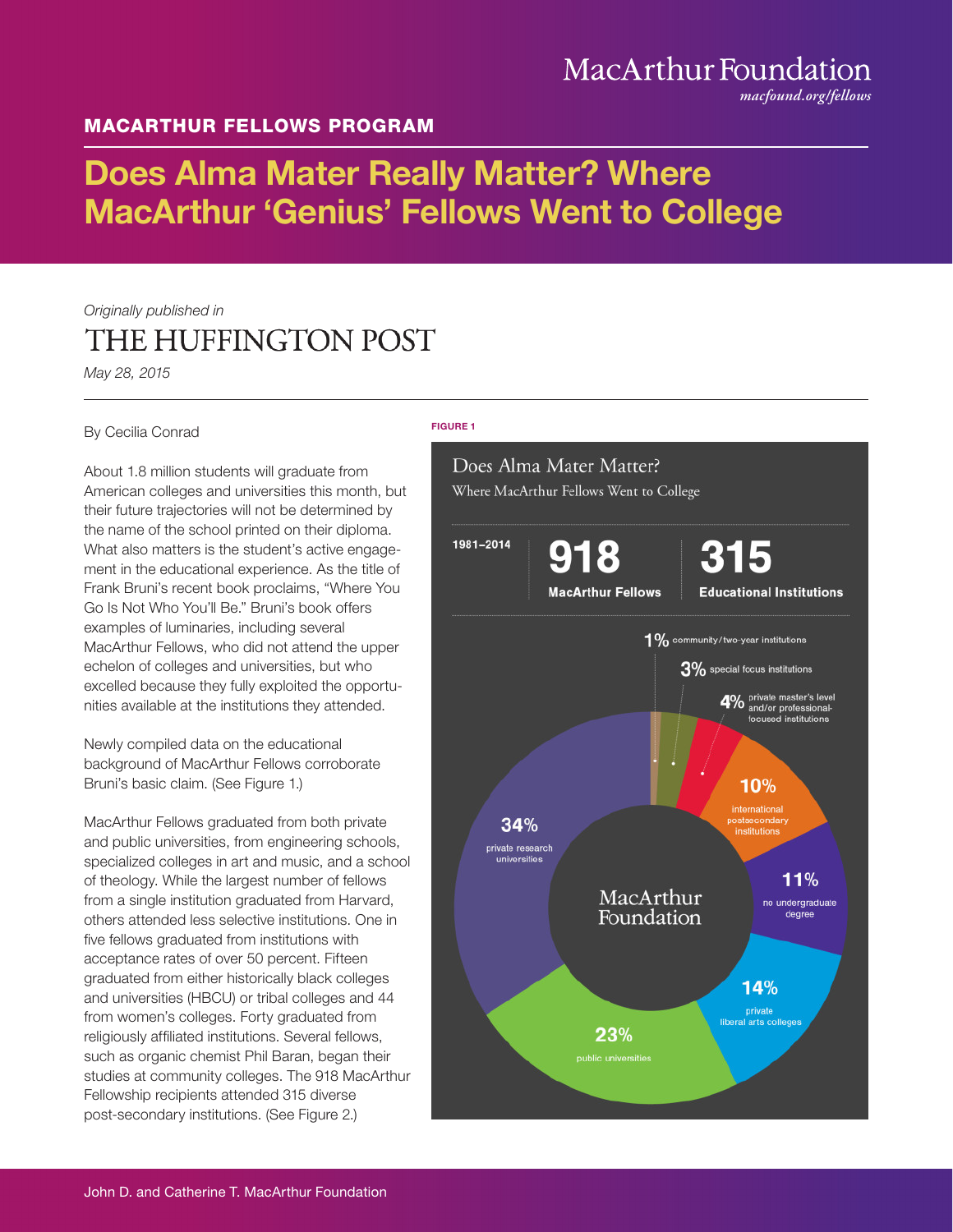And, there are a few MacArthur Fellows who did not attend college or did not complete an undergraduate degree. Writers Cormac McCarthy and Jonathan Lethem dropped out of college. Community organizer and youth activist Lateefah Simon went to Mills College after receiving the fellowship. Musician Dafnis Prieto and silversmith Ubaldo Vitali did not pursue higher education. While country doctor D. Holmes Morton did earn degrees in higher education, but he was a high school dropout who gained admission to college by taking correspondence courses while serving in the U.S. Merchant Marines and the U.S. Navy. (See Figure 3.)

Our data provides one clue as to the educational environments most conducive for creative minds to develop: a relatively high number of fellows graduated from liberal arts colleges. Liberal arts colleges are distinctively American institutions, typically small, that

#### FIGURE 2



focus on undergraduate education. Less than two percent of U.S. college graduates graduated from a liberal arts college, but 14 percent of MacArthur Fellows did. Liberal arts colleges are a diverse group of institutions. Some are highly selective; others are not. The category includes women's colleges like Barnard College, which has produced ten MacArthur Fellows, including Irene Winter, an art historian who studied anthropology as an undergraduate. The category also includes church-affiliated colleges like Siena College in Albany, New York, where writer William Kennedy graduated, and historically black colleges like Morehouse College in Atlanta, Georgia, where physician and scientist Donald Hopkins graduated. Liberal arts colleges share a common emphasis on close faculty-student interaction, quality teaching and a curriculum grounded in the liberal arts. (In our data, we identified liberal arts colleges using the Carnegie classification system.)

By exploring why liberal arts colleges have produced a disproportionate share of MacArthur Fellows, we might gain insights into how to incubate exceptional creativity more broadly. It seems unlikely that liberal arts colleges admit more creative people than other colleges and universities. They rely on the same admissions criteria as other schools standardized test scores, grade point average and teacher recommendations—and those traditional metrics probably exclude those with the most creative potential. It is more likely that private liberal arts colleges have produced more than a proportionate share of fellows because of the educational environment at those institutions. Something must be more likely to happen to a student at these institutions than at other institutions that allows creativity to flourish. I argue that something is a true liberal education.

The prerequisites for the exceptional creativity that characterize MacArthur Fellows align closely with the definition of a liberal education. Creativity requires basic competency in a broad array of disciplines, advanced competency in one or more fields, and the ability to make connections across fields so as to pose new questions or formulate new answers. It requires exposure to diverse perspectives, methodologies, and concepts of evidence. A liberal education equips individuals with the ability to deal with complexity and change. A high priority is placed on the development of critical thinking skills and the abilities to distinguish opinions from facts and to discern good ideas from bad. Ellen Browning Scripps, for whom Scripps College is named, may have best summed up the goals of a liberal education: "The paramount obligation of a college is to develop in its students the ability to think clearly and independently and the ability to live confidently, courageously, and hopefully."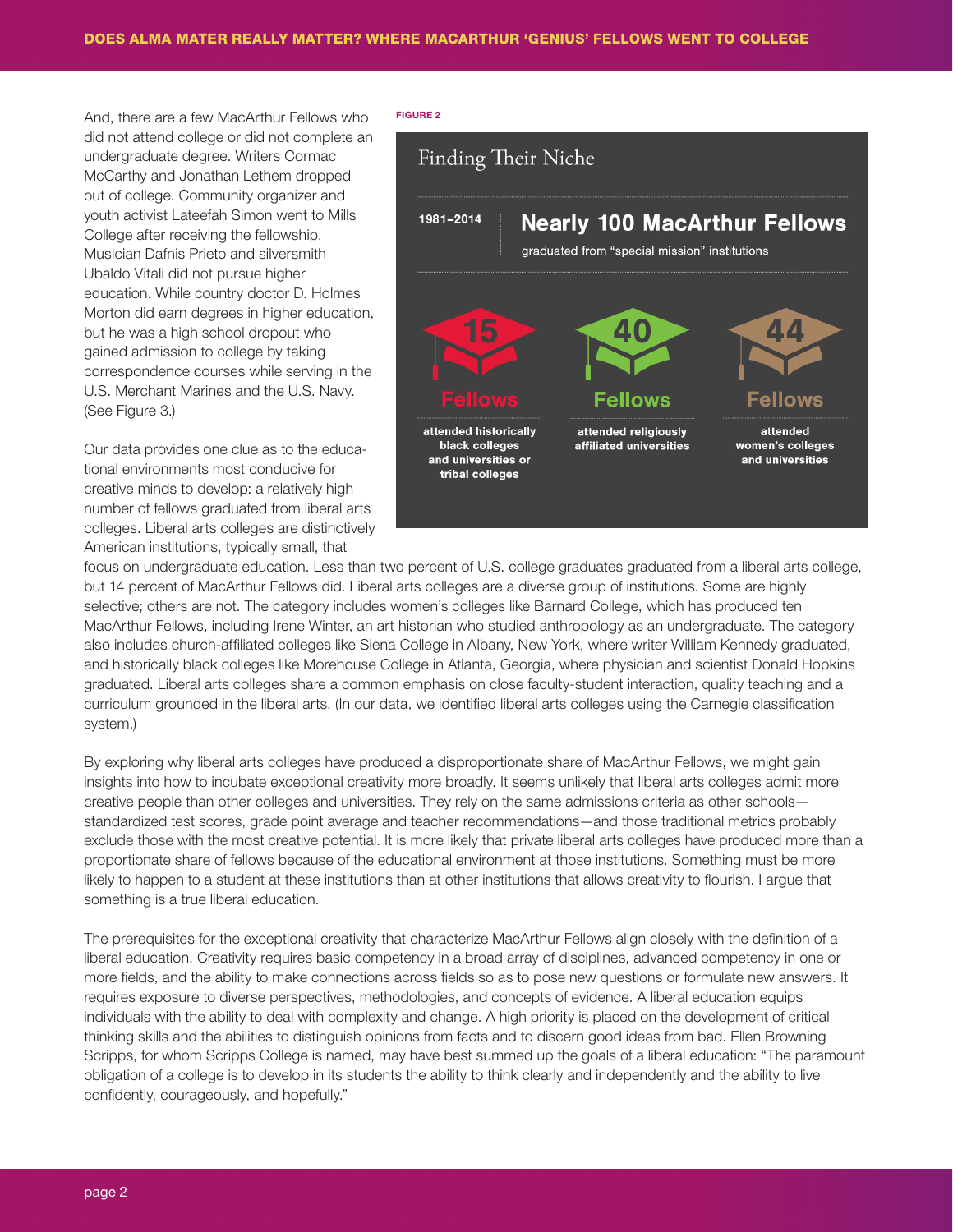Although many institutions espouse the values of a liberal education, liberal arts colleges adhere more closely to those values than other colleges and universities. Some characteristics of liberal arts colleges are unique to those institutions. The high faculty-student ratios support deep interactions between professors and students both inside and outside of the classroom. Small class sizes are conducive to discussion-based rather than lecture-based pedagogy. Tenure decisions are based on a professor's skill as a teacher as much as on his or her research productivity. Without graduate students, full-time faculty teach introductory courses and undergraduates assist professors on research projects.

Other practices are not unique to liberal arts colleges but are more prevalent on those campuses. Students at liberal arts colleges are more likely to live all four years in a campus residential hall. Not only do residence halls encourage engagement with other disciplines and fields outside of the formal classroom, they also bring together students from diverse backgrounds. An economics major might join his geology roommate on a weekend hike or have lunch with a faculty member from history. A student from a small midwestern town may live with a student from Beijing, China. These peer-to-peer interactions with persons from different disciplines or different cultural experiences have been found to stimulate creativity.

At larger universities, it can be tricky to take courses outside one's college or school and there may be little flexibility in the courses that satisfy general education requirements. Liberal arts colleges actively encourage coursework outside the major, in some instances capping major requirements to ensure that students have the space for interdisciplinary work. Universities tend to segregate students by domain, even in required courses, so that, for example, science majors take a writing class designed for, and only with, other science majors. At liberal arts colleges, by contrast, a physics student is very likely to take a course in Shakespeare or poetry with English majors and an English major would be exposed to

#### FIGURE 3



biology or chemistry with science majors. Though most colleges and universities impose requirements on the distribution of courses taken, liberal arts colleges offer students considerable leeway in the selection of specific courses and activities. This freedom can help students develop the capacity to recognize and exploit situations in which their content knowledge or cognitive style differs from the norm in a field or discipline. An individual with an unusual skill set for a specific domain might be in the best position to come up with a truly new idea. Psychologist and MacArthur Fellow Howard Gardner and his collaborators have labeled this "fruitful asynchrony" and identify it as a precursor to exceptional creativity. Liberal arts colleges probably tolerate asynchrony more than other institutions.

Creativity requires giving self-directed original thinkers space for the missteps and dead ends that are often prerequisites for groundbreaking work. That is the philosophy behind the MacArthur Fellows Program and its "no strings attached" grants of \$625,000. It is also a value embedded in the curriculum at liberal arts colleges, but these "creativity-promoting" educational values are not unique to liberal